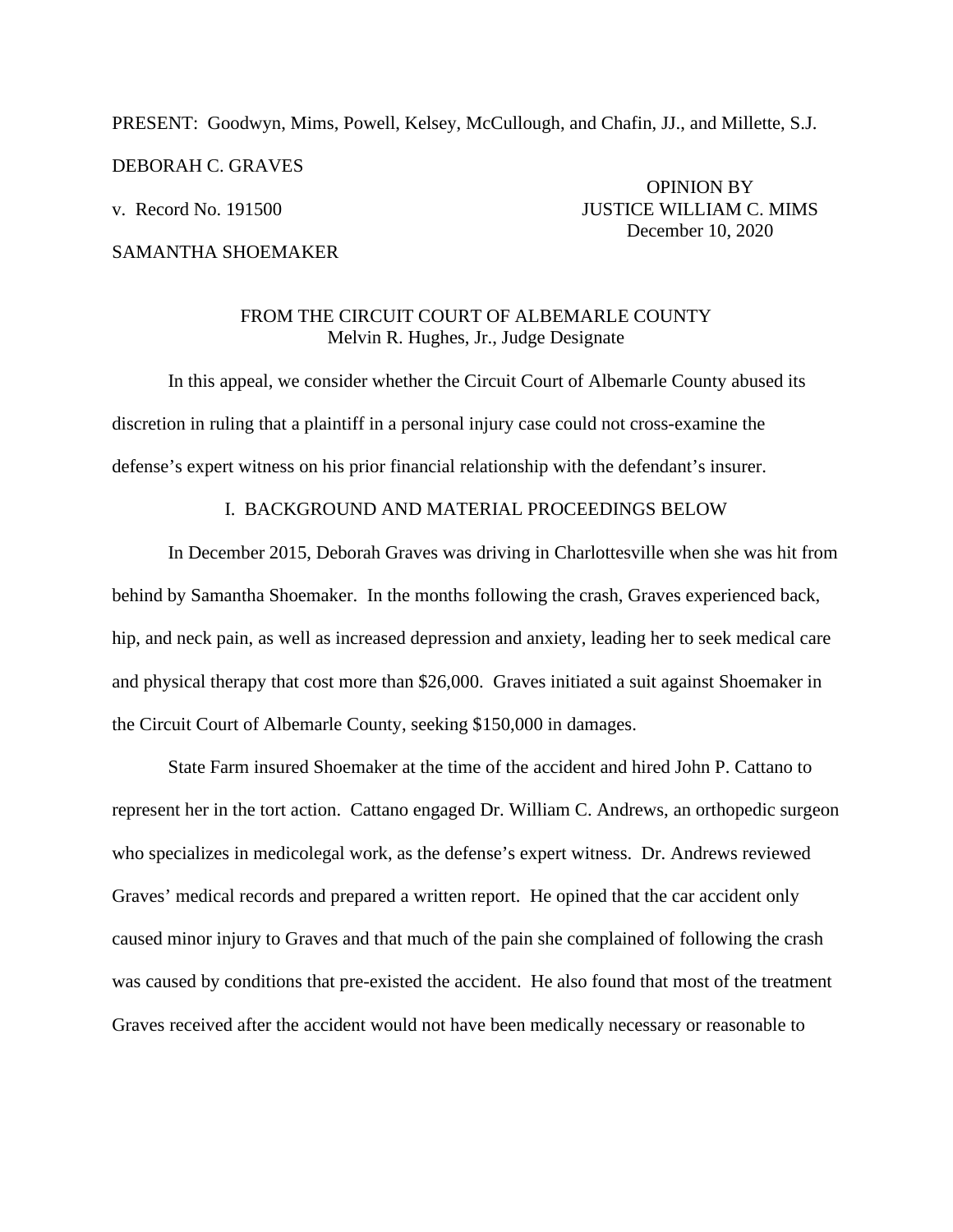treat the minor injuries she received. Dr. Andrews issued a bill in the amount of \$3,362 to Cattano's office for his initial work on the case, which was later paid by State Farm.

Shoemaker's counsel deposed Dr. Andrews in preparation for trial. During the deposition, Dr. Andrews said that he had been hired by Cattano or his firm "30 to 35" times over the past 10 to 12 years and that on only one of those occasions did he testify on behalf of a plaintiff. He also acknowledged that State Farm had paid him \$793,198 for testimony he provided for their insureds from 2012 to 2018. However, he claimed that he was not aware that Shoemaker was insured by State Farm until her counsel told him during the deposition. He explained that he had been retained by Cattano, not by State Farm directly.

The case went to trial on the issue of damages only, as Shoemaker admitted her fault in causing the accident. Graves made a pre-trial motion in limine seeking the court's permission to introduce evidence of Dr. Andrews' previous relationship with Cattano's firm and State Farm. She asserted that it was admissible under this Court's decision in *Lombard v. Rohrbaugh*, 262 Va. 484 (2001). After hearing arguments from counsel, the court determined that Graves could introduce evidence that Dr. Andrews had testified on behalf of Cattano's clients 30 to 35 times in the past. However, she would not be allowed to ask him about his prior work for State Farm because there was no "direct relationship" between Dr. Andrews and the insurance company. In reaching this decision, the court cited the fact that Cattano, not State Farm, hired Dr. Andrews and was billed for his work. The court also noted Dr. Andrews' contention that he did not know State Farm would ultimately pay his bill when he wrote his report. Thus, the court found, Dr. Andrews was "in a distinctly different position than was the expert in *Lombard*."

At trial, Dr. Andrews testified as the defense's sole witness. The jury returned a verdict in favor of Graves in the amount of \$3,000, plus interest. Graves moved for a new trial based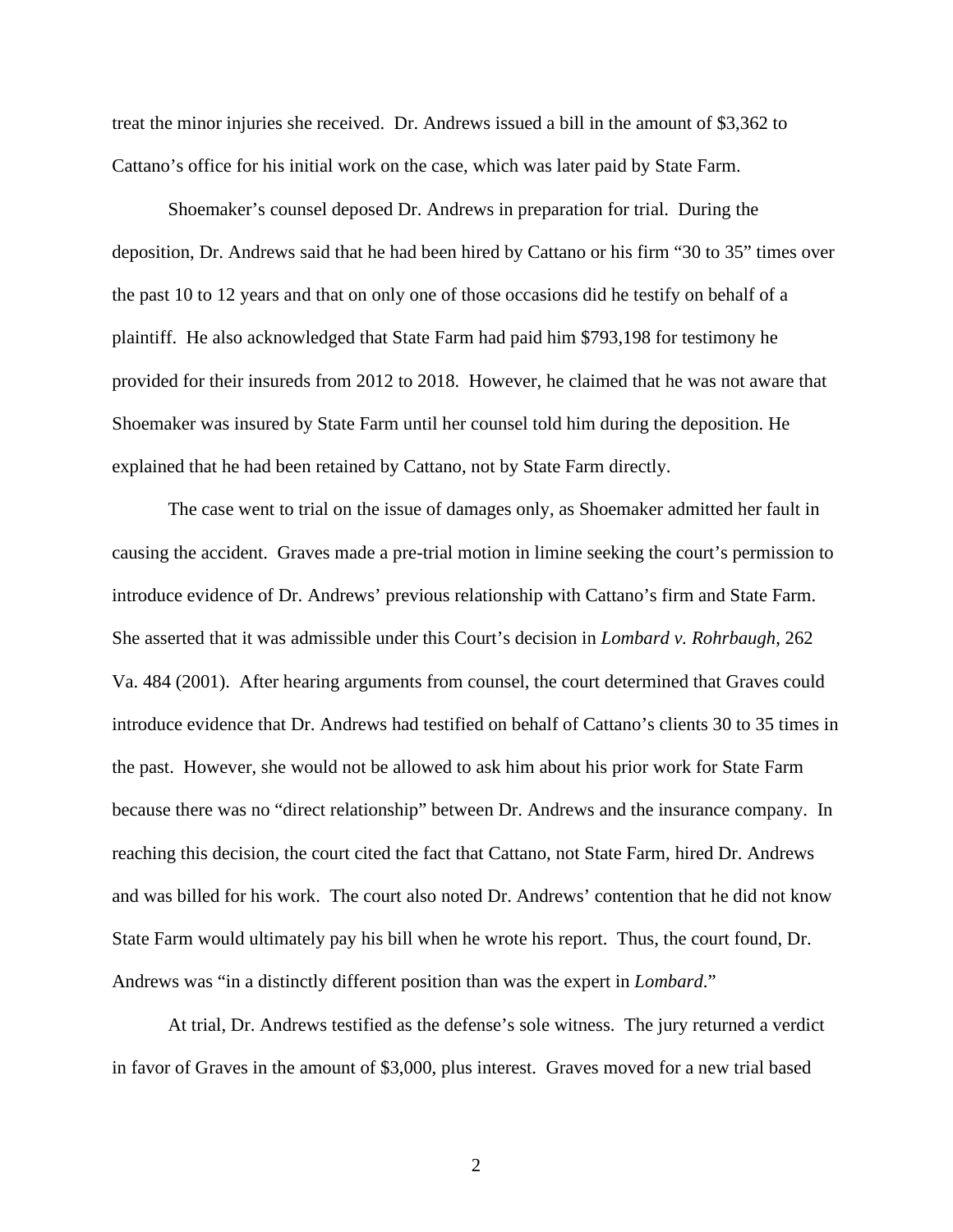upon the court's pre-trial ruling that prevented her from presenting evidence concerning Dr. Andrews' relationship with State Farm. The court denied the motion.

We awarded Graves this appeal.

### II. ANALYSIS

Graves asserts that the circuit court erred in deciding to exclude evidence of Dr. Andrews' relationship with State Farm because it violated this Court's ruling in *Lombard v. Rohrbaugh*, 262 Va. 484 (2001). She argues that the court misinterpreted *Lombard* as holding that a party must demonstrate a "direct relationship" between an expert and an insurance company before cross-examining the expert on previous payments from the insurance company. We agree.

This Court reviews a trial court's evidentiary rulings for abuse of discretion. *Hyundai Motor Co. v. Duncan,* 289 Va. 147, 155 (2015). An abuse of discretion can occur in three principal ways: "when a relevant factor that should have been given significant weight is not considered; when an irrelevant or improper factor is considered and given significant weight; and when all proper factors, and no improper ones, are considered, but the court, in weighing those factors, commits a clear error of judgment." *Landrum v. Chippenham & Johnston-Willis Hosps., Inc.*, 282 Va. 346, 352 (2011). A court abuses its discretion when it incorrectly ascertains what the law requires. *Lawlor v. Commonwealth*, 285 Va. 187, 213 (2013).

We first considered the cross-examination of expert witnesses regarding their relationship with insurance companies in *Lombard*. That case was decided before this Court adopted the Virginia Rules of Evidence in September 2011, but it relied on evidentiary law that formed the basis for the Rules. While "all relevant evidence" is generally admissible under Rule 2:402, several rules constrain this broad instruction. Under Rule 2:403, a court may exclude relevant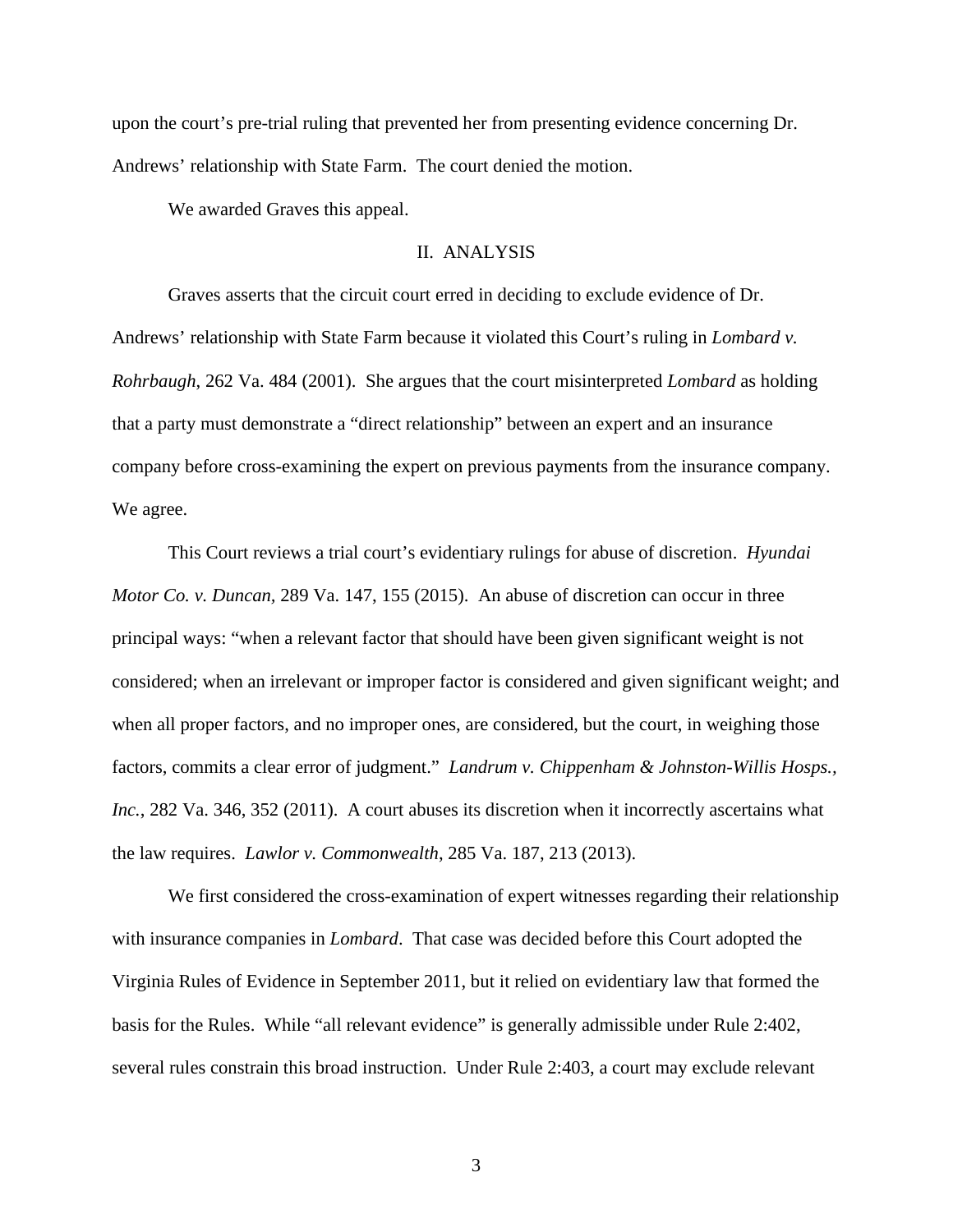evidence if "the probative value of the evidence is substantially outweighed by . . . the danger of unfair prejudice." Likewise, Rule 2:411 provides that evidence that a person was or was not insured is generally inadmissible, but exclusion is "not required when offered for another purpose, such as proof of . . . bias or prejudice of a witness."

In *Lombard*, 262 Va. at 490–91, the trial court allowed the plaintiff to cross-examine an expert who had been hired by the defendant's insurance company on payments he had received from the company for testifying in previous cases, more than \$100,000 per year for two years. We ruled that it was not an abuse of discretion for the circuit court to allow admission of this evidence. *Id.* at 498. The "crux of the issue" in determining whether the evidence should be admitted is "whether there is a substantial relationship between the witness and a particular insurance carrier that has a financial interest in the outcome of the case." *Id.* at 496. If the plaintiff can demonstrate a substantial relationship, "its probative value concerning potential bias or prejudice outweighs any prejudice to the defendant resulting from the jury's knowledge that the defendant carries liability insurance." *Id.* at 497. We found that there was a substantial relationship even though the expert was not an employee of the insurer, but only an independent contractor, as "the absence of an employer-employee relationship does not define the limits of cross-examination." *Id.* at 496.

Here, the circuit court erred by requiring a "direct relationship" between Dr. Andrews and State Farm. *Lombard* made clear that in determining whether there is a "substantial relationship" between an insurer and an expert, the central issue is not "artificial labels," but the "potential for bias because of the witness's interest in the case." *Id.* While the expert in *Lombard* was hired directly by the insurer and Dr. Andrews was originally retained by defense counsel, this is a distinction without a difference. It is not necessary that an insurer directly hire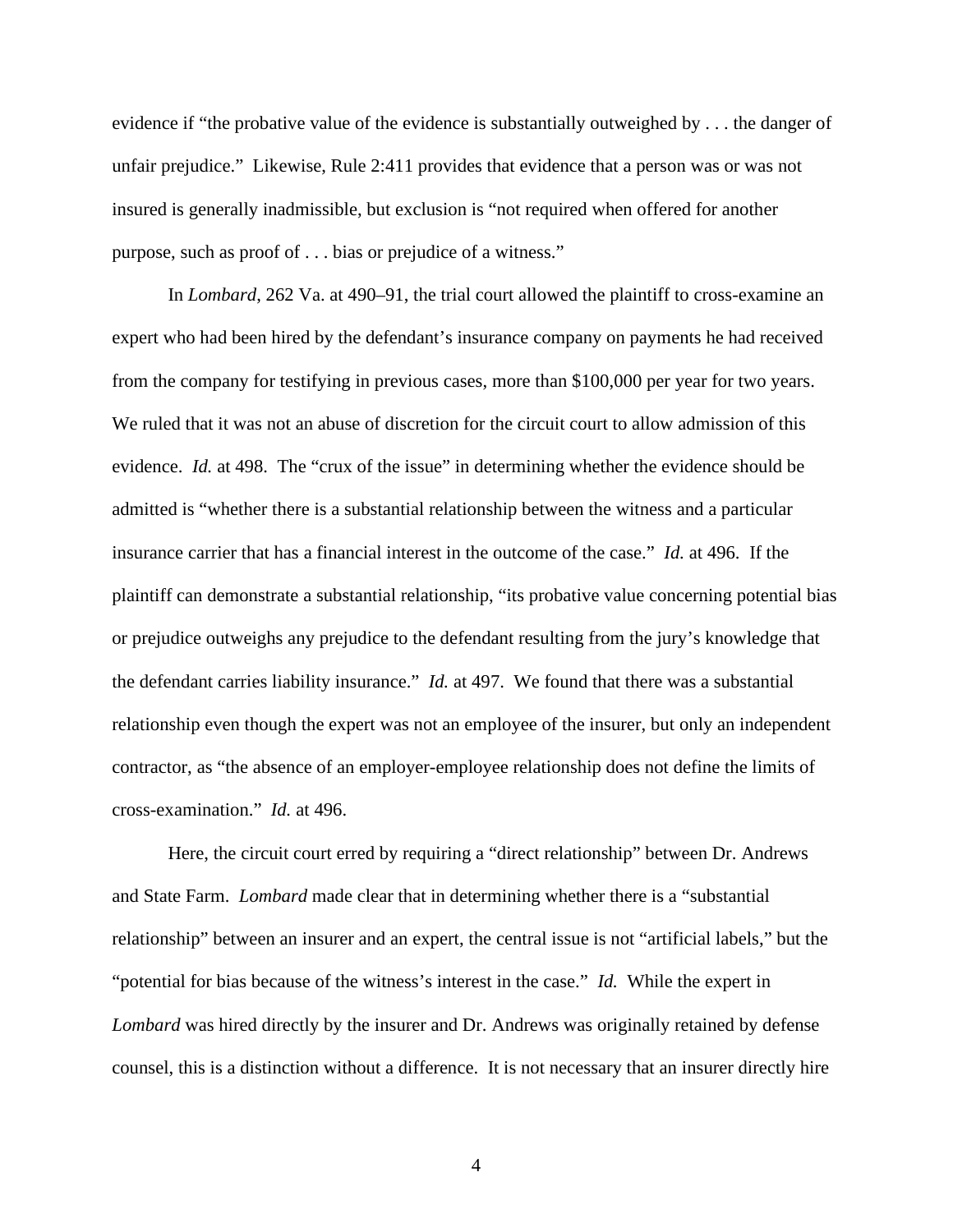an expert to establish a "substantial relationship," but only one of many factors that a trial court can consider.

An insurer's payment of a considerable sum of money to an expert for his prior testimony favorable to its insureds can be enough to establish a "substantial relationship" on its own. This was the case here, where Dr. Andrews received nearly \$800,000 over the course of seven years from State Farm, an annualized amount similar to what the expert in *Lombard* received. The receipt of such a substantial amount by an expert is enough to create a potential for bias that outweighs any potential harm from the mention of insurance to a defendant. Furthermore, as we emphasized in *Lombard*, any potential prejudice to a defendant posed by the mention of insurance can be mitigated by giving a limiting instruction to the jury. *Id.* at 497.

If we were to adopt the position advocated by the appellee, defendants could avoid crossexamination on potential expert bias resulting from a prior relationship with an insurance company simply by having the defense attorney retain the expert rather than having the insurance company retain the expert directly. Such an outcome would effectively deny plaintiffs their "right to establish that a witness is biased." *Sawyer v. Comerci*, 264 Va. 68, 77 (2002).

Moreover, the issue of Dr. Andrews' bias was a consideration for the jury. Dr. Andrews alleges that he was not aware that State Farm would benefit from his testimony when he wrote his report. The plausibility of that assertion rested on his credibility, which the jury was entitled to consider given his experience working with insurers and defense attorneys. *See Gray v. Commonwealth*, 233 Va. 313, 344 (1987) ("It is a jury's function to judge the credibility of the witnesses and the weight of their evidence. The jury has the opportunity to observe the witnesses' demeanor while testifying, to consider their interest in the outcome of the case, and to determine from all the circumstances of the case which witnesses are more believable.").